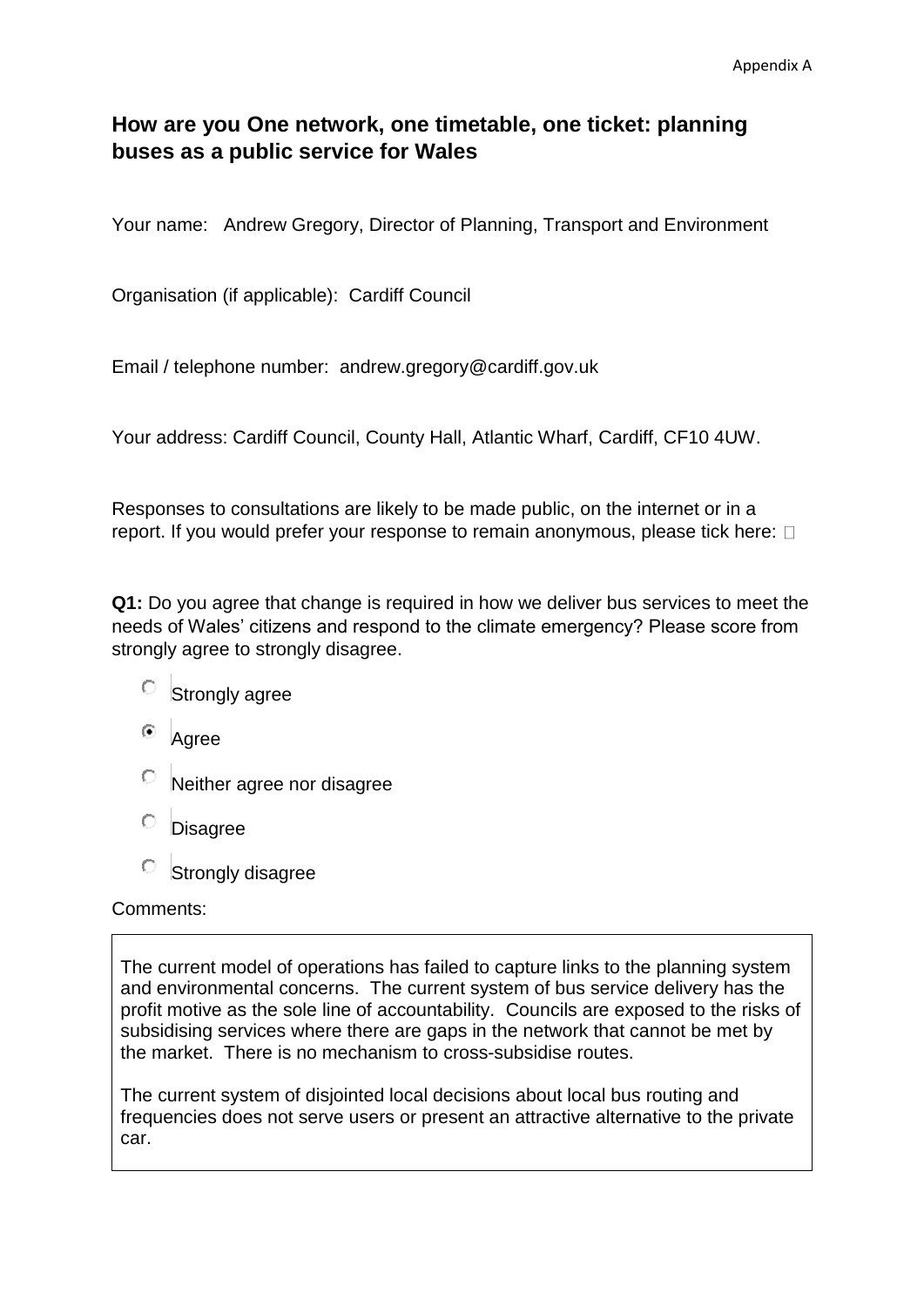Whilst change in the service delivery model is necessary, it should be noted that the majority of bus operators provide high quality services within the constraints that they work within and until the covid19 situation were highly responsive to the demands of users. Bus operators rarely look beyond the existing customer base given the need to secure immediate commercial returns on investment. The ability of local authorities to influence growth in bus patronage is limited.

Simply focusing on the method of governance for service delivery is not the whole picture that needs consideration in the policy making process. Engagement with other policy streams and how the bus service can influence changes within an integrated transport proposition is essential as is the need to fully consider funding. As seen in the covid19 pandemic, funding issues will remain at the heart of the bus service for the medium term. The transition to zero emission vehicles, wider network coverage and a pricing structure that reflects the population's ability to pay are central to providing an exemplar bus service that the White Paper fails to fully explore in the context of a stable long term funding settlement.

By way of example, prior to covid TfL direct subsidy amounted to 60-70% of the cost of each bus operating or circa £110,000 per bus per annum for the 7,500 buses then operating. Greater Manchester is proposing to invest £143m over 3 years in its franchise network simply to lower the rate of decline in bus patronage rather than provide a demonstrable uplift in use. Applying a similar analysis to Wales, the Welsh Government indicated in 2019 that circa 2,500 buses were operating daily in Wales. Taking an industry quoted average of £120,000 per bus per year to operate the network cost would be in the region of £300,000,000 for the whole of Wales annually. At the same time there were 99,000,000 journeys in Wales with, accordingly to DfT statistics, an income (including subsidies) per journey of £2.10 or circa £210,000,000 in total. This implies a need for a subsidy of up to £90,000,000 annually drawn down as part of an industry wide settlement. The White Paper sets out no proposal to close this gap, irrespective of the outcome of the governance proposals.

**Q2:** Do you agree that franchising is required to deliver the depth and pace of change to the bus network that is required in the context of the climate emergency? Please score from strongly agree to strongly disagree.

- $\circ$  Strongly agree
- Agree
- Neither agree nor disagree
- **Disagree**
- Strongly disagree

Comments: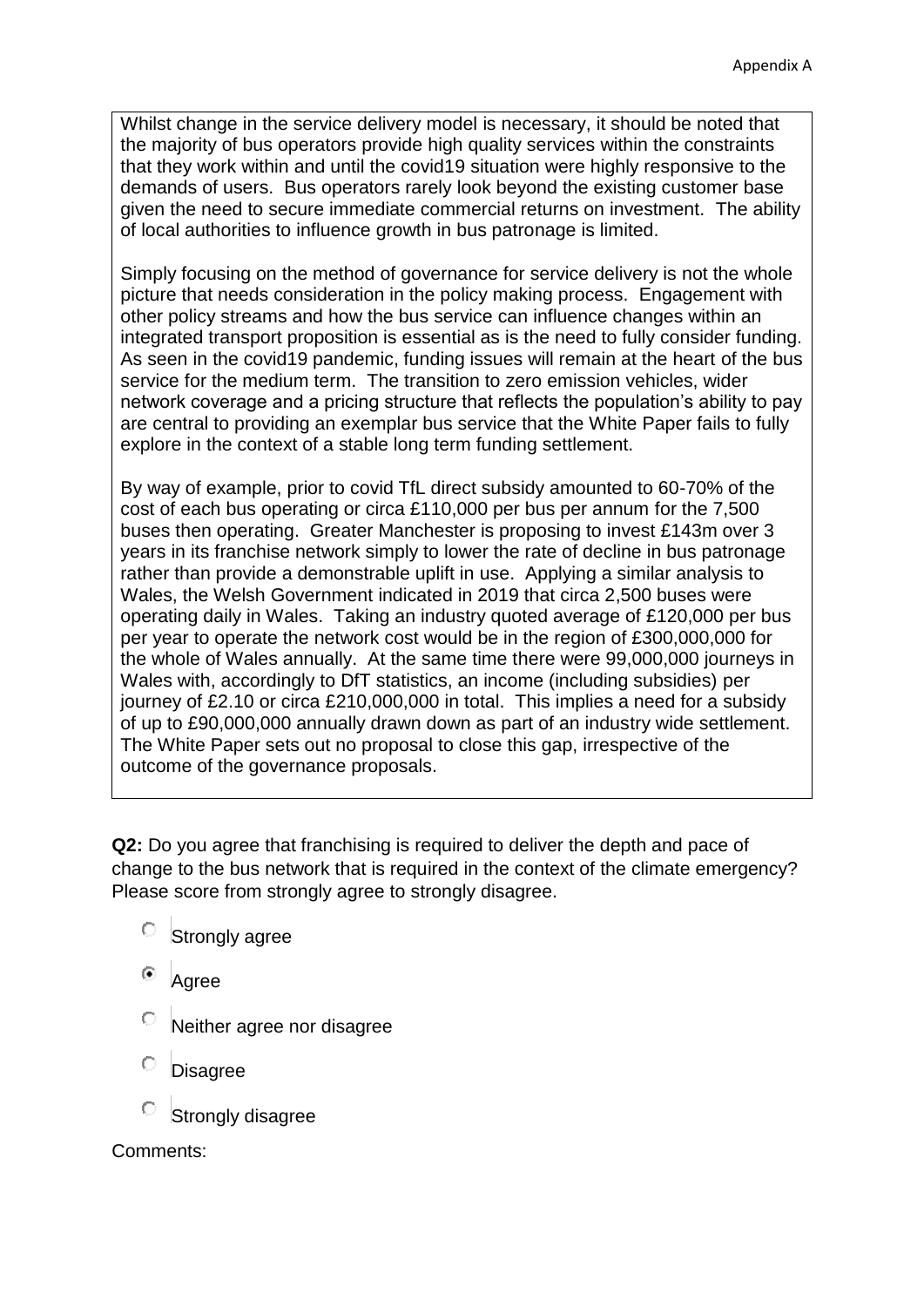Franchising is one tool that has a clear role to play in the delivery of bus services. The current options of partnership working between local councils and bus operators should remain in place and be developed further by the proposed new legislation as this may be applicable to some areas of Wales where fleet investment and service innovation have been sustained.

What is required irrespective of the governance model is:

- 1. Greater local control and accountability over network design.
- 2. A secure and long-term funding settlement.

3. Local accountability for interaction between the key policy areas of land-use planning and environmental management.

**Q3:** Do you agree with the Welsh Government's preferred franchising model as described above? Please score from strongly agree to strongly disagree.

- О. Strongly agree
- Agree
- Neither agree nor disagree
- $\odot$ **Disagree**
- О Strongly disagree

## Comments:

No, the model as set out is not sufficiently granular to respond to local requirements. The vast majority of bus services are local in nature and require this connection to the local community to be 'owned' at that level. The natural join between the detail of land use and environmental policy is at a similar local level and should be retained as such. Unlike railways which has a national infrastructure basis for the track and control, the control over the vast majority of highways is local in nature and by implication control over bus networks and their 'track' should remain at the same level.

The Welsh Government should provide a framework for delivery rather than becoming through TfW a delivery body in its own right. The provision of bus action plans owned locally will set the necessary context.

A national franchise system as currently proposed offers no incentive for councils, which are at the forefront of road management thinking, to ambitiously pursue measures that benefit the bus network. The incentives need to remain local so that the network can be managed at the appropriate level.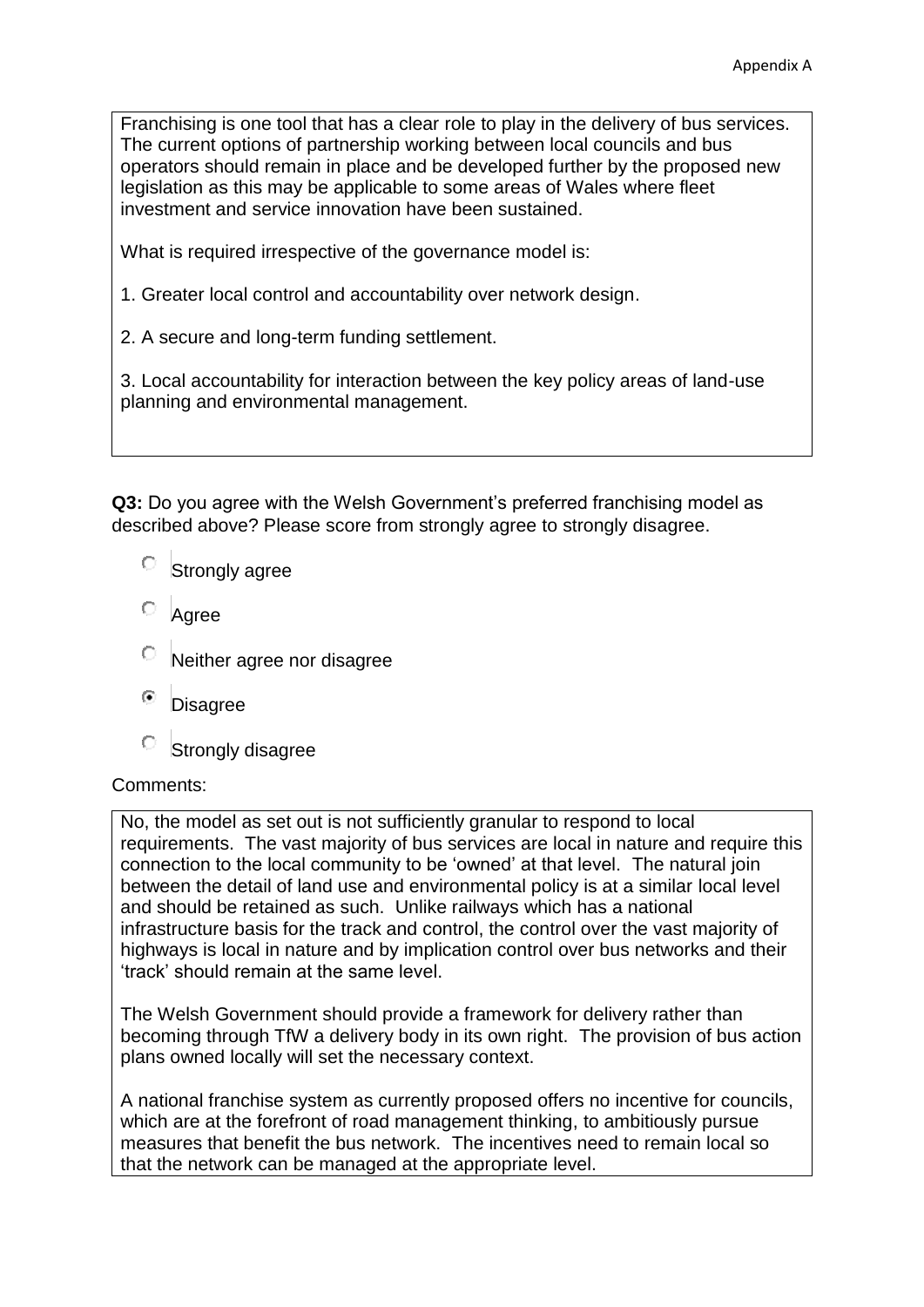To facilitate the running of a local bus network, it is likely that local authorities would need to establish passenger transport departments to plan the network, prepare the specification, manage the franchised routes and/or areas, understand the revenues and manage the finances. Consideration would need to be given to investing in Local Authority skills and resources should that be desirable to facilitate directly influencing local bus service decisions.

**Q4:** Do you agree that this model provides sufficient local input for designing local bus networks? Please score from strongly agree to strongly disagree.

- $\circ$  Strongly agree
- Agree
- Neither agree nor disagree
- $\mathbf G$ **Disagree**
- О Strongly disagree

## Comments:

No, the hierarchical nature of the supervisory board governance structure would diminish local influence and decision making.

**Q5:** Do you agree that there is a need for regional consideration and coordination of bus network plans by Corporate Joint Committees, before combining them at a national level? Please score from strongly agree to strongly disagree.

- О Strongly agree
- Agree
- Neither agree nor disagree
- **Disagree**
- О Strongly disagree

## Comments:

Yes, there is a clear need for regional coordination of long distance inter-urban services within each region. Also, it is agreed that the role of Traws Cymru is one that best remains at a national level. What is unwelcomed is the dilution of accountability for local bus networks away from local authorities. An attempt to set a whole Wales bus network specification is fraught with the danger of not considering local circumstances.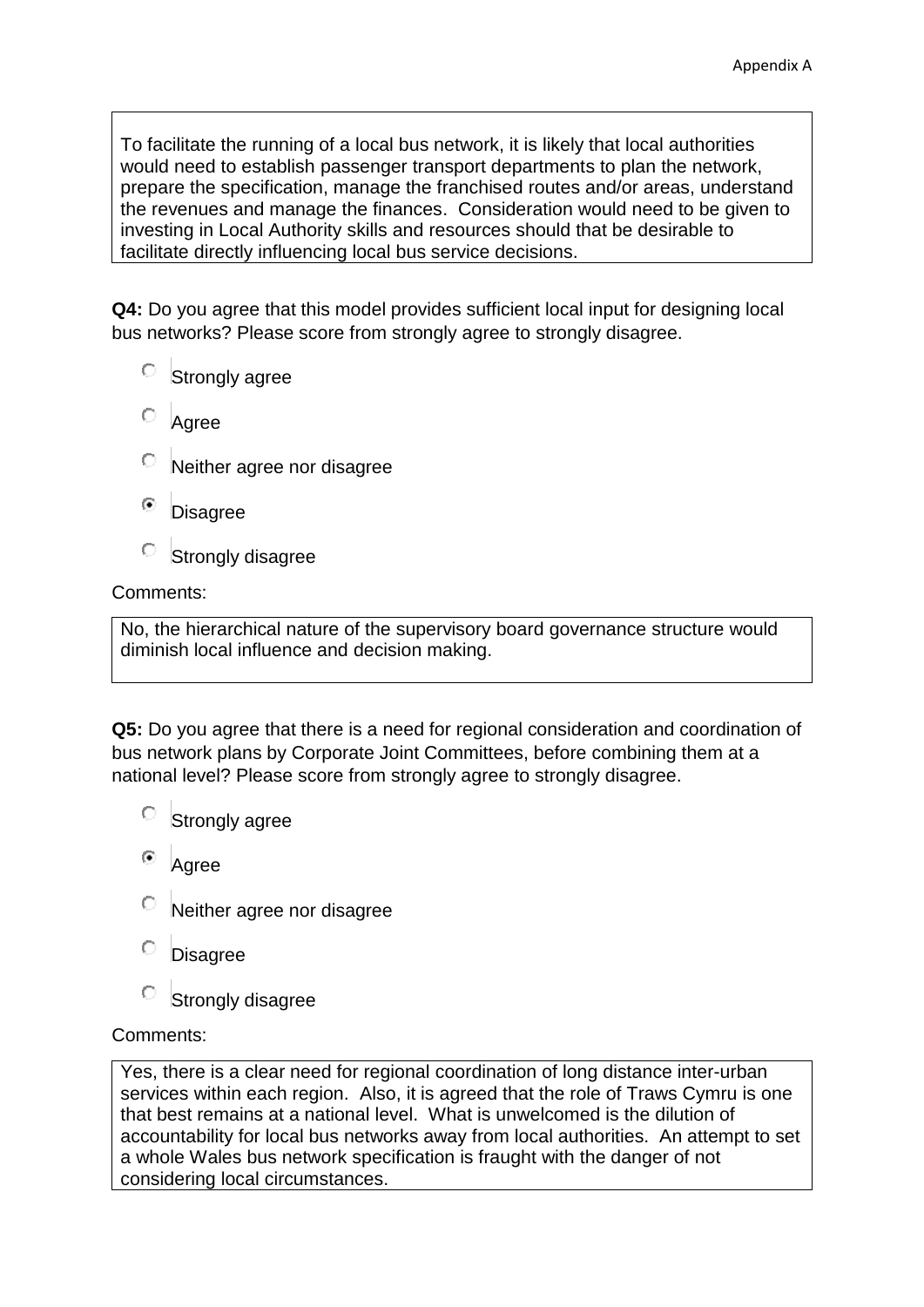What should be drawn together at a national level is the standards at which bus services are delivered. Moving beyond the current voluntary BSSG standard (and BES requirements) is clearly the correct approach to show the bus as a valid alternative to the private car. Bus passengers in Cardiff should have the same high-quality experience for their journey as elsewhere in Wales. This requires information provision, integrated ticketing and vehicle / driver operational standards to be set. These should be the focus of the Welsh Government and TfW rather than seeking to micro-manage the development of the bus network which is as of necessity highly local in character.

**Q6:** Do you agree that letting and managing contracts at the national level by the Welsh Government through Transport for Wales offers the best opportunity to pool franchising expertise, deliver economies of scale? Please score from strongly agree to strongly disagree.

- O. Strongly agree
- Agree
- Neither agree nor disagree
- Ō **Disagree**
- О Strongly disagree

## Comments:

The delivery of procurement at a national level could result in economies of scale and good value for money. However, the vast majority of local government bus service procurement is related to school transport, something the White Paper offers no proposals for. To remove a small element of passenger transport procurement activity from local authorities seems surprising when no proposals to change the later are contemplated.

Rather than the process of procurement, the critical matter for the franchising proposal is the intension to centralise decisions about what is contracted, whether at a route or area level. The proposition that CJCs and local authorities would work in partnership with the Welsh Govenment and TfW to determine service specification is welcomed but fails to address the question of the necessity of local accountability for the bus network. The White Paper offers no proposal as to how this cooperation would occur or the parameters within in which it would operate.

The White Paper suggests that bus routes competing with rail service needs to be avoided where possible. Whilst at first glance this appears sensible it does not recognise the very different roles bus and rail play in the transport mix at a local and in some cases regional level. History shows that attempts to force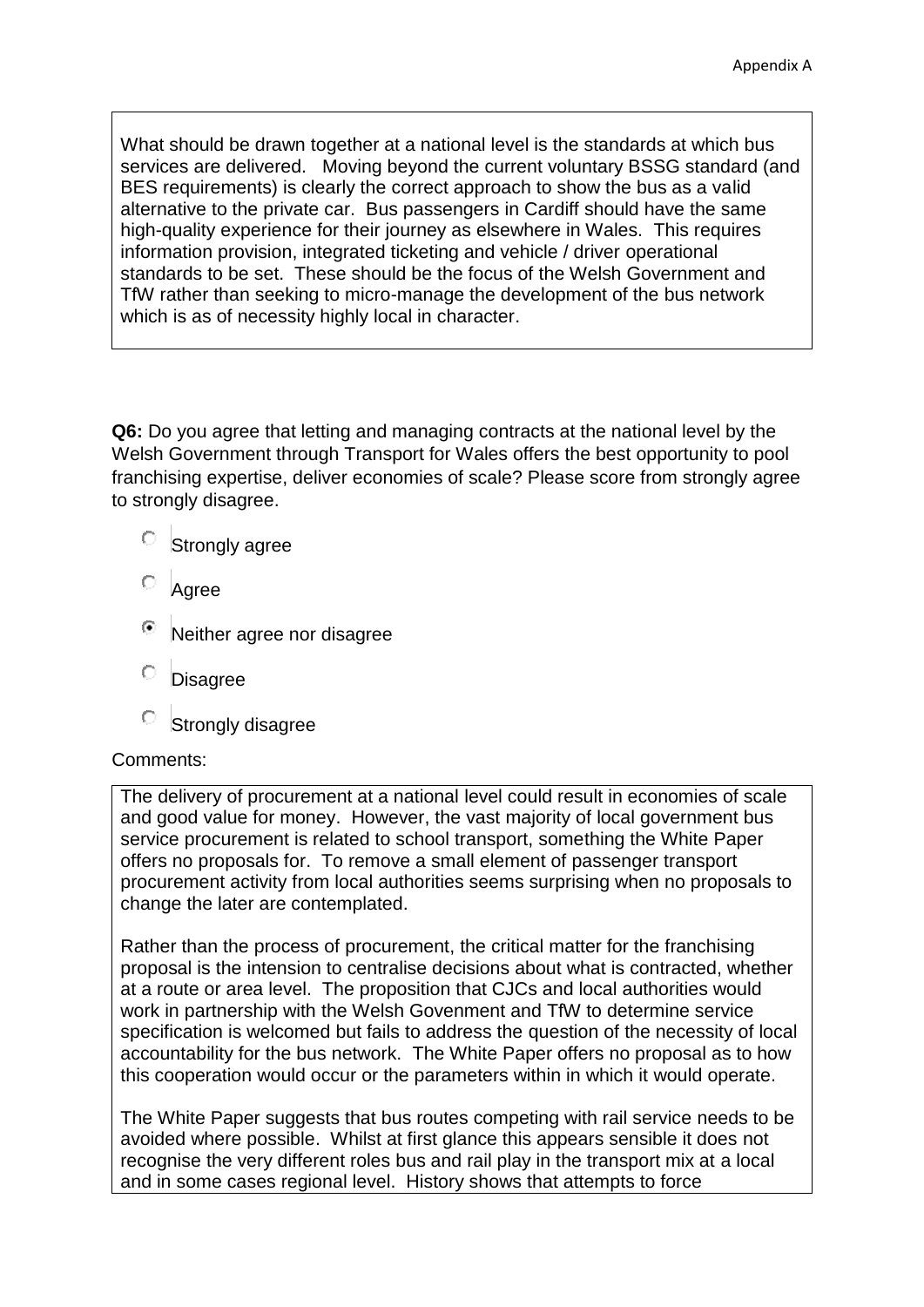interchange upon users is fraught with danger (Tyne and Wear Metro in Gateshead being a case in point).

What is therefore necessary is for bottom-up development of the network / route details and franchise specifications rather than a top-down veto led approach. This point is of great importance in Cardiff where managing the road space more effectively is key to achieving local, regional and national policy objectives. Local councils that may take challenging decisions on the management of their roads should have greater autonomy in the design of bus networks so that the opportunity created to improve bus use is maximised.

There may be opportunities to explore the procurement of school transport at a regional and/or national level for larger buses to be aligned with public transport. The Council does have reservations about direct national control over what is franchised and the use of any locally raised revenue in a nationally set approach to bus network development.

**Q7:** Do you agree with the need for a duty to ensure plans are designed to be affordable? Please score from strongly agree to strongly disagree.

- $\circ$  Strongly agree
- Agree
- Neither agree nor disagree
- Disagree
- $\bigcirc$ Strongly disagree

#### Comments:

The lack of funding considerations in the White Paper is a cause for concern putting at risk the achievement of the aims and objectives. How local funding might also be impacted, including section 106 developer contributions, is also an important consideration.

Any change to the governance model for bus services is of minimal significance if not correctly funded. The White Paper offers no view on how an affordability test could be structured, how private funding (e.g. vehicle and depot investment) could be harnessed nor how any locally raised funding could be accounted for.

The Regulatory Impact Assessment of the White Paper provides an analysis of the 'value for money' of the regulatory changes proposed. Whilst this appears to accurately capture the possible societal benefits of the changes proposed, it does not give a fully rounded picture as required by the HMT Green Book. The real rate of return on the level of capital investment likely to be necessary in a franchise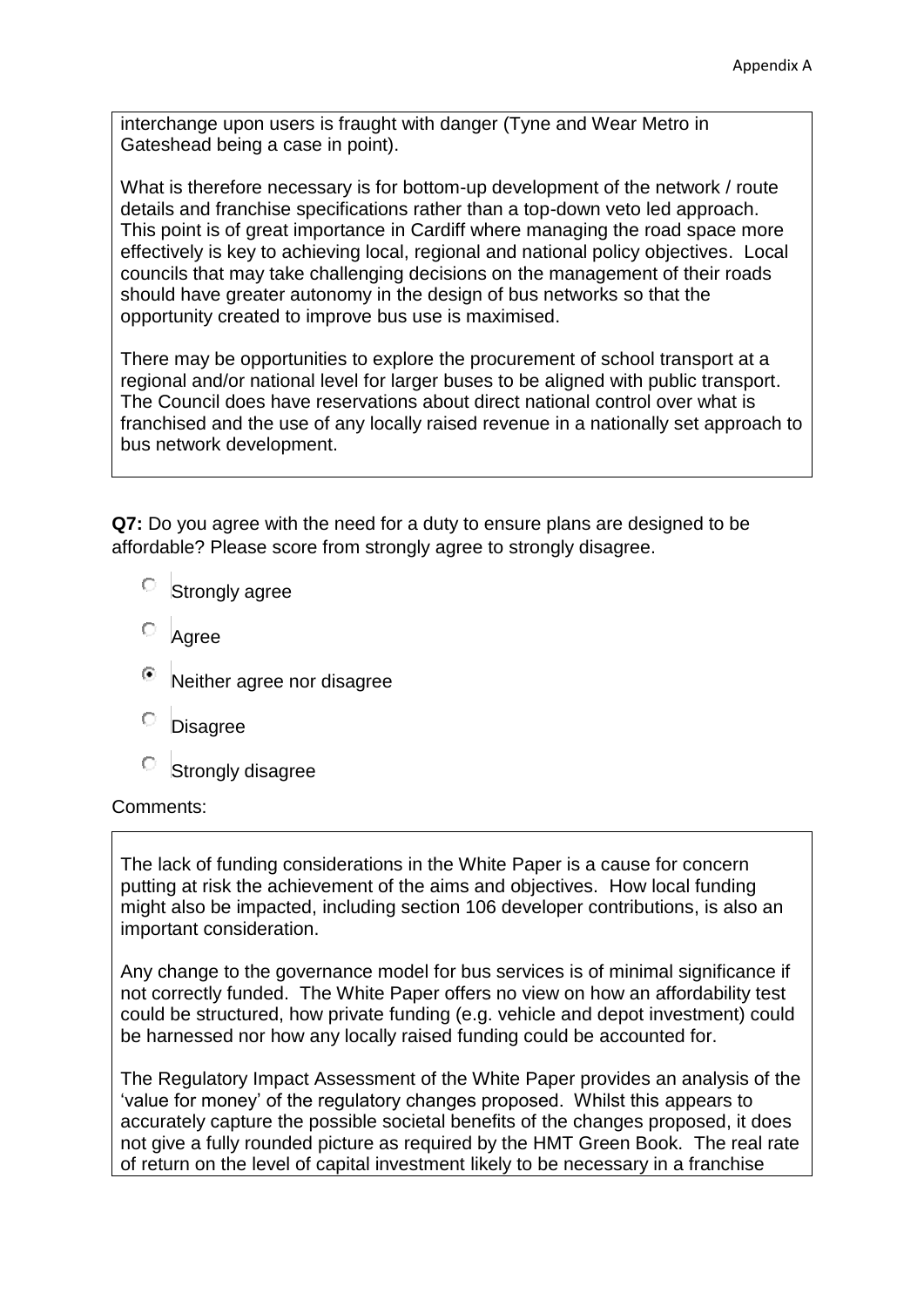situation is also a key indicator that deserves consideration. This would help in understanding the potential impacts of franchising on the bus market, competition and scope of financial risks.

Given this lack of detail the Council has no specific position on the question of 'affordability' until a clear funding proposal is made available. It would seem that the development of a longer term 'statement of funds available' for the network would offer a pragmatic starting point around which the debate on governance approaches could be conducted.

**Q8:** Do you agree that the proposed powers to make regulations and guidance are suitable to ensure franchises are let successfully and sustainably? Please score from strongly agree to strongly disagree.

- $\circ$  Strongly agree
- <sup>o</sup> Agree
- О Neither agree nor disagree
- Ō **Disagree**
- Strongly disagree

Comments:

The Council notes that regulations and guidance are a necessary part of any proposed change to the regulatory regime for local bus services.

**Q9:** Do you agree with the proposed requirement to consider the impact on SME bus operators when franchising? Please score from strongly agree to strongly disagree.

- $\circ$  Strongly agree
- $\circ$ Agree
- Neither agree nor disagree
- О **Disagree**
- Strongly disagree

## Comments:

SME operators form an essential element of the bus industry. They react promptly to changing circumstances and at a local level offer a real check and balance on tender prices and service quality. The question should really be framed in terms of at what level this 'consideration' takes place should franchising emerge. Rather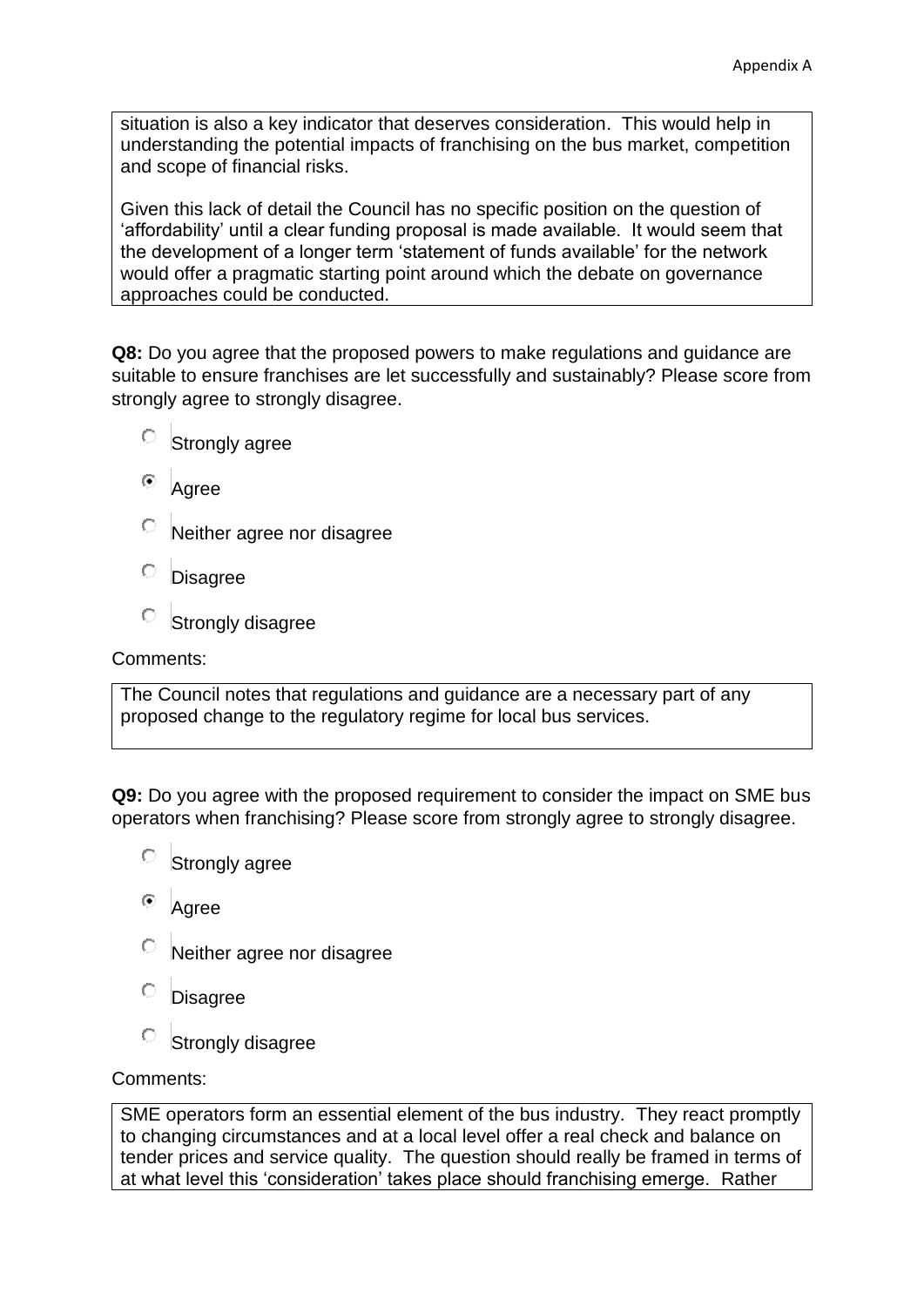than leaving TfW to have regard for the effect on SME operators, the real solution rests with ensuring local accountability in the network and franchise design that deals with this issue at source and in response to local circumstances where a clear view of SME operator activity is available. SME operators are almost invariably bound up with the provision of education transport and therefore have their closest engagement at that local level. Without this detailed level of understanding and no proposals in the White Paper for school transport reform the consideration of SME impacts should remain at the local authority level through locally designed franchise specifications.

**Q10:** Do you agree with the benefits of establishing a mechanism to allow a public service operator of last resort to ensure services keep running if a franchise fails? Please score from strongly agree to strongly disagree.

- О Strongly agree
- Agree
- Neither agree nor disagree
- Ō Disagree
- Strongly disagree

## Comments:

Yes, should franchising emerge this will be necessary. However, the White Paper does not consider a number of key issues that would prevent such an approach being necessary. The franchising of bus services is unlike the UK rail system where Train Operating Companies are lightly capitalised transitory organisations and will remain so under the latest DfT contractual structure. The transition from a rail concession to government control in Wales is a case in point that activating an Operator of Last Resort (OLR) is not a straightforward or quick process even for the rail industry.

1. A Public Service Vehicle operator's licence is personal to the holder (be it a company, partnership or individual) and cannot be transferred to a new entity without due process. This suggests that the OLR would need to be in existence with an operator's licence in place prior to any failure and incur the significant ongoing costs associated with such a licence. The OLR licence would need to authorise the number of vehicles of the largest operator involved in franchising to be fully ready to step in with no service interruption. Given the geographic specific nature of the bus industry a possibility that an operator from one area could be the OLR in another would be challenging.

2. The failed operator will own or lease its assets including vehicles and depots – the White Paper indicates no powers for the OLR to acquire these assets to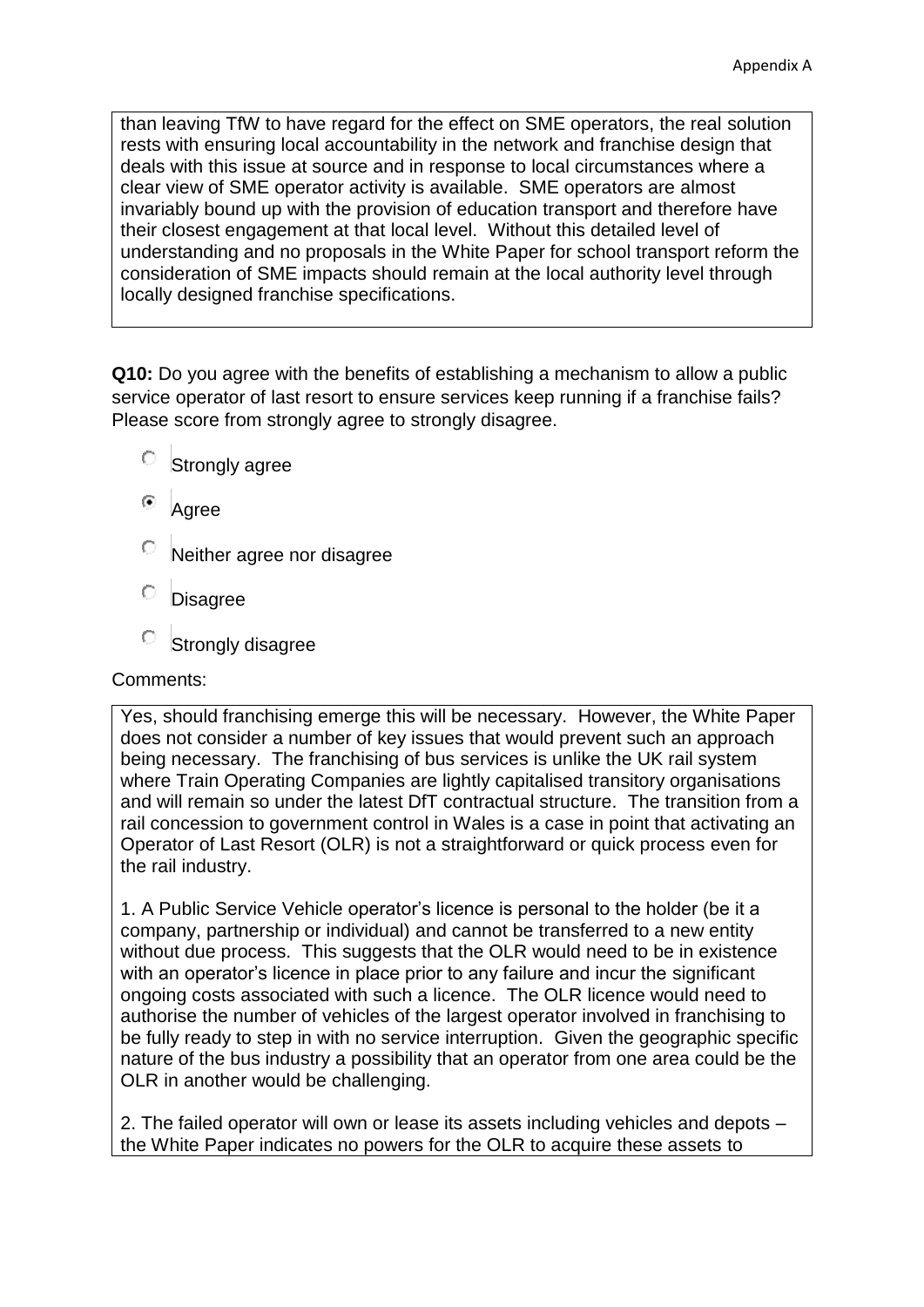conduct operations immediately following a market failure. There are such powers for rail operations.

3. TUPE will be engaged for the failed operator's employees. The OLR may not fully inherit the staff contingent of the failed operator as employees can opt out of transferring.

These difficulties do suggest that as an operator failure is likely to be local (or at worst regional) franchising should be at a local level where close management of such a situation can be closely monitored and action taken if required.

The bus operators that do not win the franchises may cease to be able to operate. This places a risk on how an OLR might be supplied. Designing franchises at a local level would help to mitigate this risk.

**Q11:** Do you think further specific legislative provisions are needed for the transitional period until franchising is introduced?

Yes – as in the English franchising model a transitional requirement (as was accounted for in Bus Emergency Scheme Agreement) should be in place to prevent a market departure by operators during the transition period. The White Paper should be candid that a franchise situation will not occur overnight should that path be chosen and that the transition is likely to take a small number of years to complete. By implication, should franchising be triggered, a follow-on to the Bus Emergency Scheme is likely to be necessary.

**Q12:** Do you agree that local authorities should be able to run bus services directly? Please score from strongly agree to strongly disagree.

- Strongly agree
- Agree
- Neither agree nor disagree
- Disagree
- $\circ$ Strongly disagree

Comments:

Cardiff Council already runs a successful arms-length municipal bus company. The White Paper does not make clear whether any council bus company would still need to be retained at arms-length or if the Council could re-form its directly controlled passenger transport department. Should new municipal operations be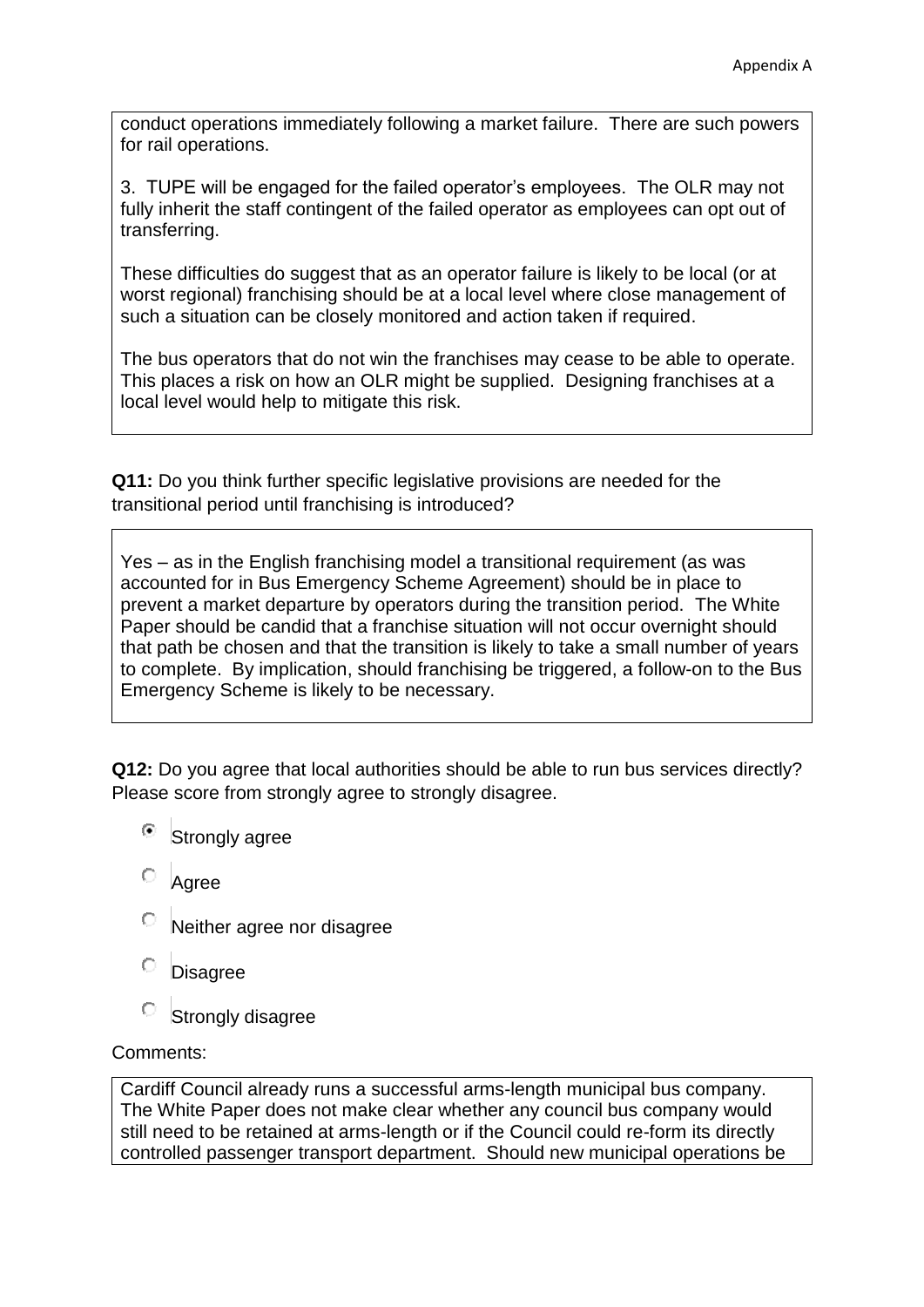permitted with direct control this option should be available for existing arms-length council owned operators.

The White Paper offers no commentary on how / if a municipal operator would retain / acquire a section of the local market for bus services within which it would operate. Franchising would appear to require competition for the supply of services which would not necessarily align with the geographic concept of municipal ownership.

Competitive tendering for franchises will be very challenging for municipal bus companies against a low-cost operator. If the Council's Municipal Bus Company, Cardiff Bus, does not win a franchise or a sufficient number of them to sustain the business, there would be significant liabilities on the Council related to potential redundancies, pension costs and asset write-offs. The White Paper does not offer a mechanism to protect municipal bus companies from exposure to the risks associated with competing for franchises. Protecting municipal bus operators is likely to require a mechanism where direct award is permitted. However, competition law and the circumstances where this might be appropriate to ensure this can be legal will need careful consideration as competition law is not a devolved responsibility.

We would welcome clarity from Welsh Government on how a geographically based municipal ownership model is compatible with a bus network that naturally crosses administrative boundaries.

**Q13:** Do you agree that local authorities should be able to set up arms-length companies to operate local bus services? Please score from strongly agree to strongly disagree.

- ⊙ Strongly agree
- Agree
- Neither agree nor disagree
- **Disagree**
- О Strongly disagree

## Comments:

Cardiff Council already runs a successful arms-length municipal bus company and as such welcomes the proposal that this should be able to continue.

**Q14:** Do you agree that local authorities should be able to invest in or acquire bus companies? Please score from strongly agree to strongly disagree.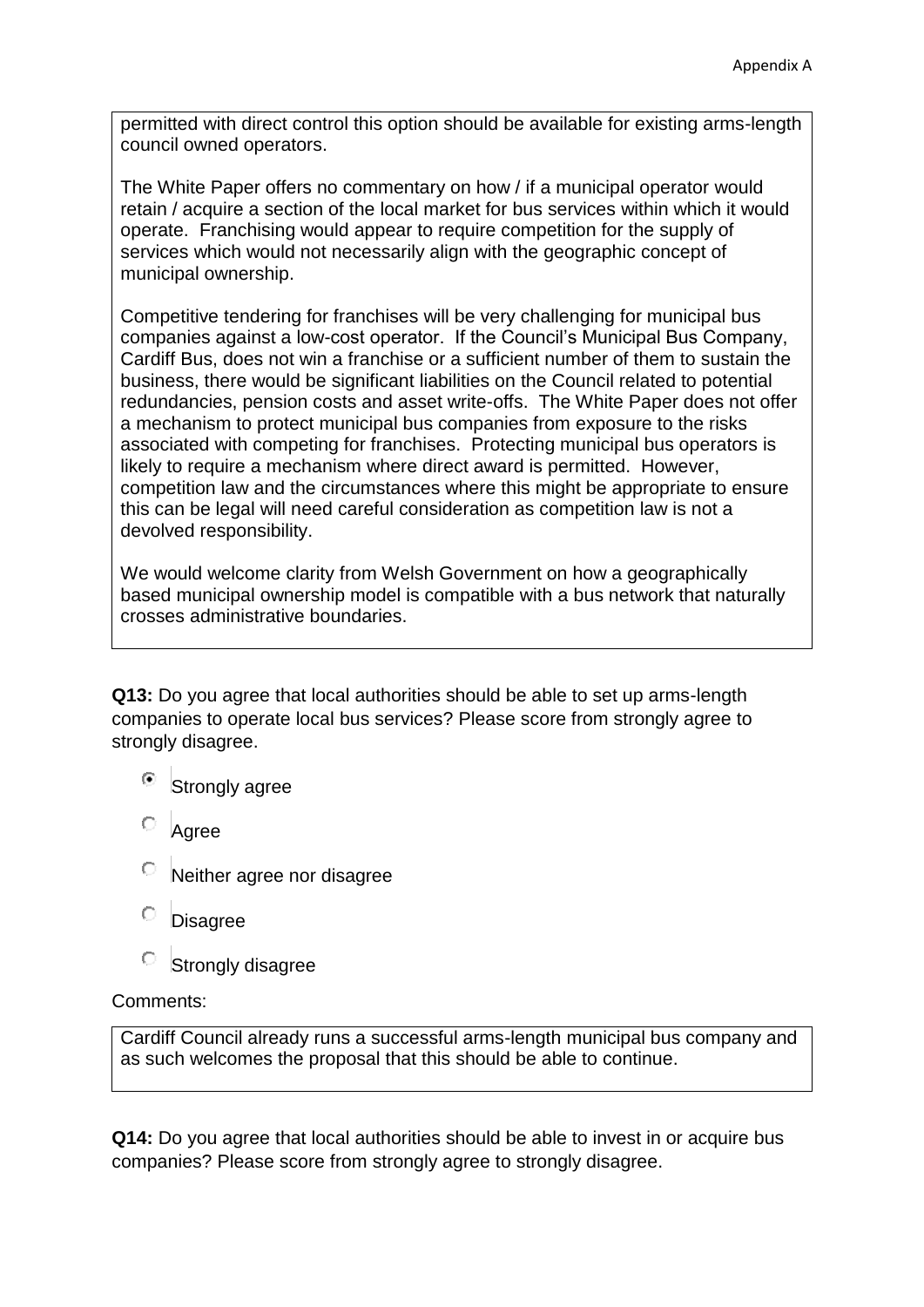- $\circ$  Strongly agree
- $\odot$ Agree
- Neither agree nor disagree
- О **Disagree**
- О Strongly disagree

## Comments:

The Council welcomes this proposal but notes that, as a Council owning an established arms-length municipal bus operator, this approach could be followed now - subject to the necessary due diligence and Council processes being in place.

In England, two of the remaining Council owned operators (Nottingham and Reading) have pursued significant acquisition programmes in the past that have benefited their respective travel to work areas.

The benefits this could bring to Cardiff travel to work area are noted but the White Paper must note that the usual processes of UK competition law would apply to any such acquisitions as this is not a devolved function.

The White Paper also makes provision for the merger of municipal bus companies. Whilst some local authorities may wish to create municipal bus companies and merge them, this is unlikely because of the potential risks. The only current opportunity would be the merger of Cardiff Bus with Newport Bus which are the only municipal bus companies in Wales. There may be potential to create efficiencies and consistent working practices. However, this could dilute local ownership and influence.

**Q15:** Do you agree that municipal bus companies should be able to raise fund by borrowing or selling shares? Please score from strongly agree to strongly disagree.

- О Strongly agree
- Agree
- Neither agree nor disagree
- **Disagree**
- Strongly disagree

Comments: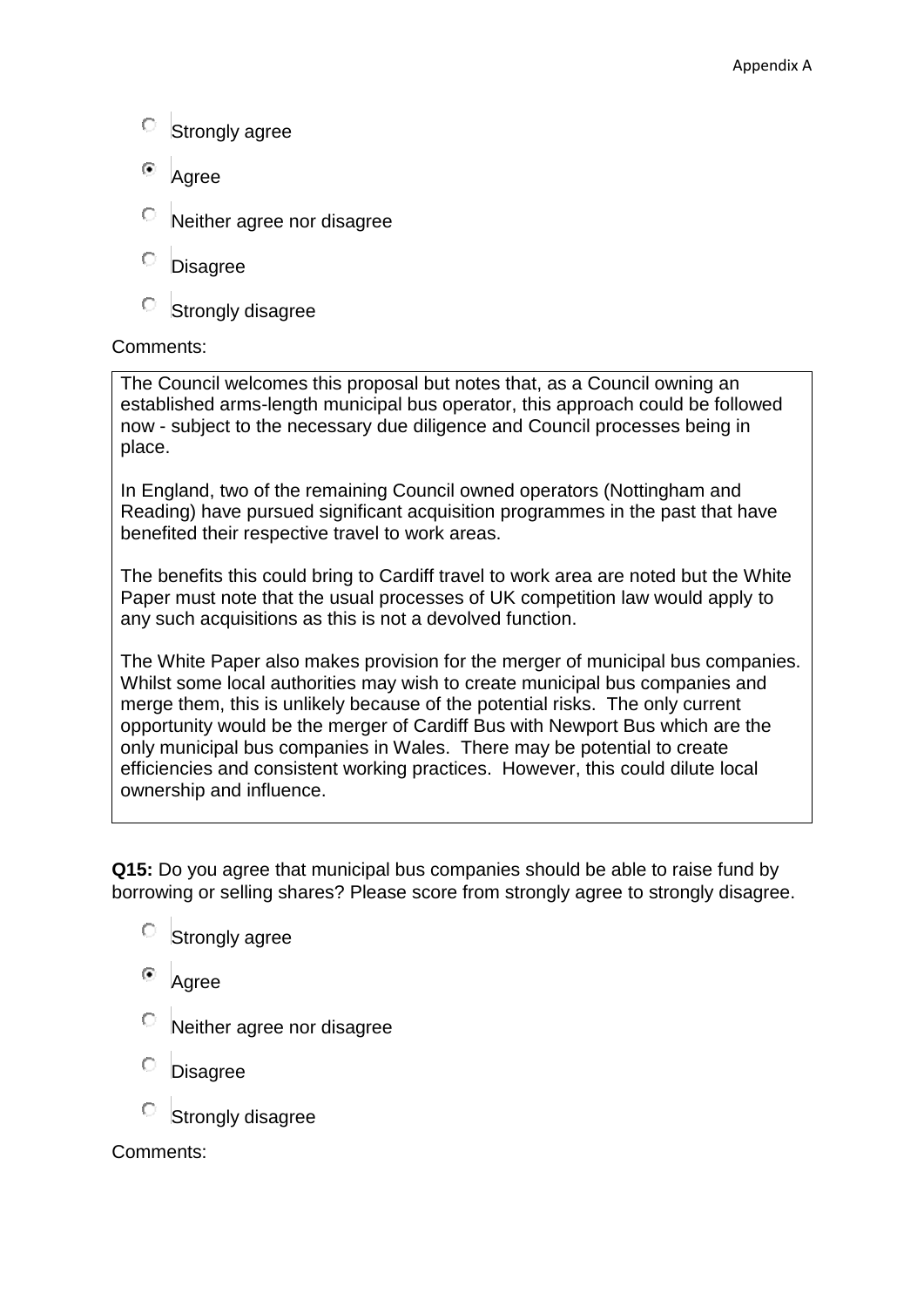The Council agrees that this should be an option for funding enhanced operations if operations have to remain at arms-length. Indeed, it is noted that Nottingham's municipally owned arms-length bus company has a minority private sector shareholding that brings additional capital and expertise.

**Q16:** Are there any additional safeguards you would like to see applying to the use of these powers?

The Council would wish to see the confirmation that any such proposals should be subject to usual local government finance due diligence and governance processes.

**Q17:** Are there any further comments you would like to provide on the content of this white paper?

The introduction of a bus passengers charter is an essential step that should be taken irrespective of the future legislative programme. This would bring an immediate and visible sign of progress to users and potential users. The key to a successful charter will be sufficient resources to deliver a high-quality response when passenger expectations are not met.

The White Paper is correct to promote greater use of electronic ticketing. However, it is essential that a commitment to retain on bus and cash payments without disadvantage is essential to ensure equity of access to services.

The White Paper seeks to digitise back-office functions and makes a commitment to deploy electronic service registration when this is likely to be unnecessary in a franchise situation. Recent officer experience of centralised back-office systems is poor with the electronic Bus Emergency Scheme payment systems having a challenging introductory period. The future design of systems would benefit from comprehensive input, specification and system testing of end users.

Passenger information will remain critical across a range of channels. What cannot be assumed is that electronic access to bus information will be available to all. The White Paper contains no in principle commitment to retain paper-based bus information. As matter of equity this is seen as essential.

**Q18:** Do you have any comments on the draft Regulatory Impact Assessment published alongside this paper?

The RIA provides a too narrowly focused assessment of franchising.

Whilst the Council accepts that it is necessary to compare governance regimes, the real assessment of why patronage has declined and how to stop further decline is to make a comparison against the operation of private vehicles. The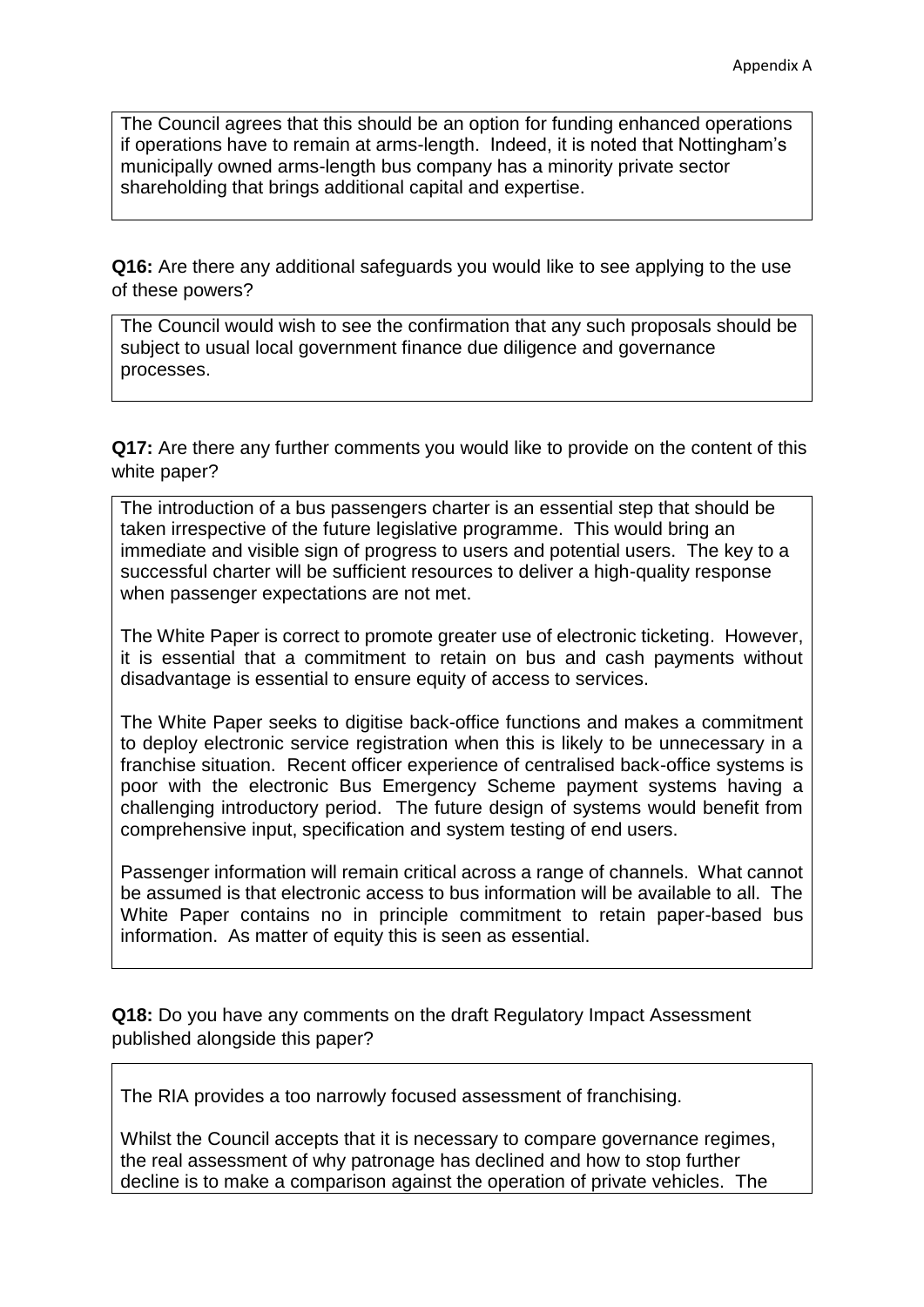analysis presented replicates the flaws in the (former) Competition Commission investigation into the bus industry in 2011 that considered only intra-industry effects and not the 'on the ground' counterfactual of continued high levels of car usage which is the real 'do nothing' position. Indeed, paragraph 1.1.1.4 which describes the issues that the White Paper seeks to tackle has reference to continued high levels of car use which is then not followed through into the detailed analysis beyond claiming decongestion benefits through reduced marginal external costs if bus related interventions reduce car travel.

The RIA quotes successful examples of integrated European and overseas transport networks without exploring the scale of these compared to the whole Wales 'one size fits all' approach proposed by the White Paper. A thorough investigation would show that locally defined and procured networks within a national framework is the actual model employed in these examples and one which cannot be compared to a single source national delivery model as proposed.

The limited scope of the RIA shows in the analysis of costs and benefits. Whilst the status quo in bus terms is easily defined, the alternative do something scenarios do not consider regional variations in funding and capability that will inevitably occur. It also does not acknowledge the potential localised benefits that road/congestion management schemes could offer. Any such assessment needs to consider that any revenue streams developed from this would most likely be local in nature and need to be reinvested back into sustainable transport infrastructure and services locally.

It is significant that the qualitative assessment of the policy changes only discussed benefits of each intervention. A rounded assessment should of necessity examine downsides and the risks that are associated with each option.

The cost estimates made for zero emission fit-out of depots are significantly underestimated. Evidence from the English ZEBRA bidding process (e.g. the Cambridge & Peterborough CA bid) shows costs of circa £2m per 15 depot charging points based on trial installations in an urban depot; this could rise substantially in more rural areas due to more limited electricity network capability.

It is significant that the analysis of journey time assumes that a franchise model would seemingly decrease interchange penalties by up to 66%. Even with a single ticket system and matched headways, achieving this level of gain appears to assume substantial frequency increases (which in turn implies effectively unconstrained funding as costs rise with frequency). The analysis of infrastructure interventions within a franchise arrangement appears to support our contention that locally defined services would be necessary to maximise the benefits of franchising.

The RIA fails to consider the question of integration with school transport on which a high proportion of rural bus services depend and the disbenefits of a potential separation into franchised public and school buses.

The RIA also assumes a steady state for 30 years but appears to make no account for renewals of vehicles and infrastructure and for 'refreshing' the service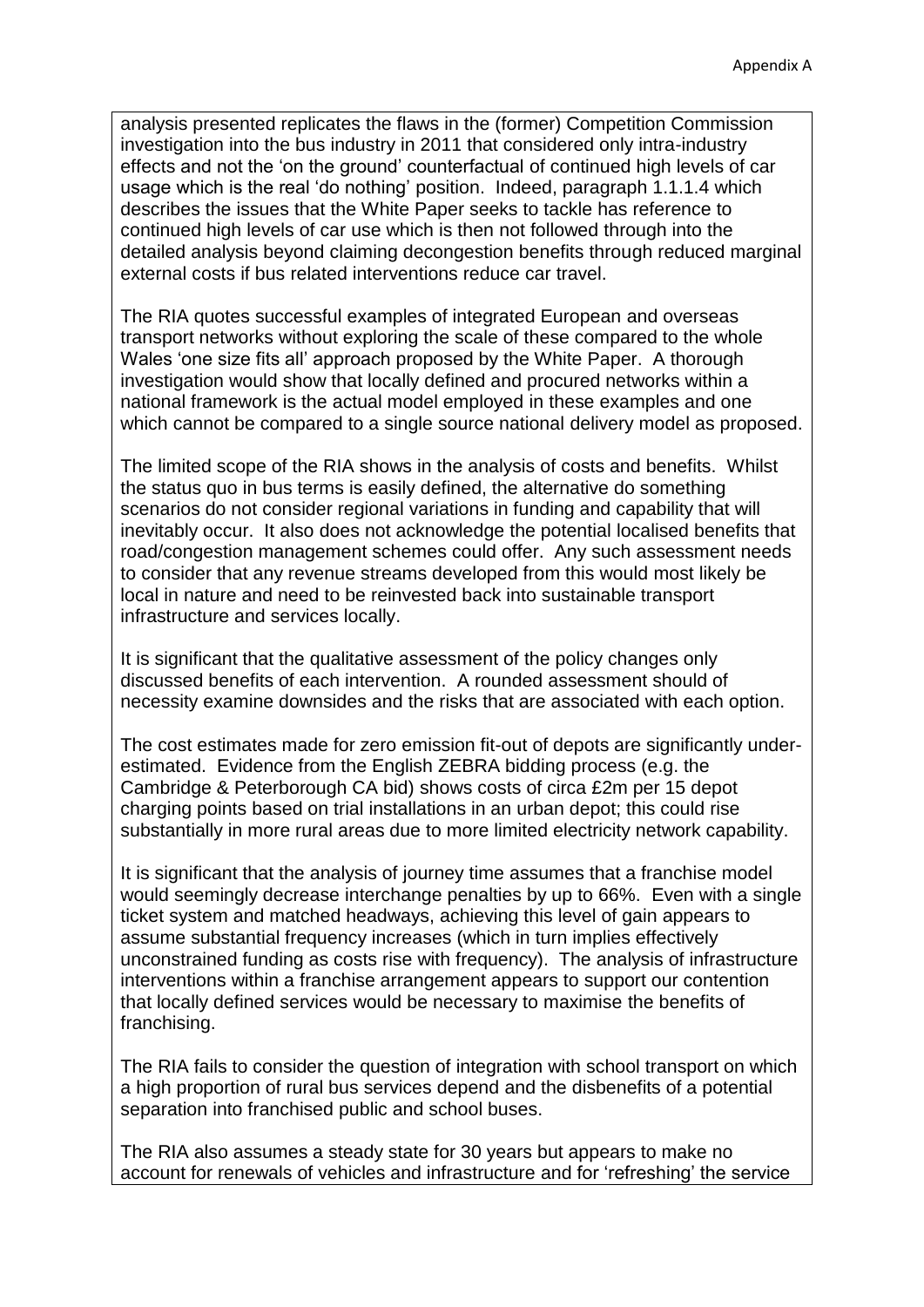offer at regular intervals. Should the Welsh Government's aim of increasing frequencies and ridership be attained, more vehicles and additional depot space will be required, which will translate at some stage into a requirement for additional bus depots, as well as renewal of existing facilities. Land allocations for bus depots will need to be local which is another reason network planning decisions should be made locally. It is also noted that no 'stress testing' of the RIA assumptions have been undertaken.

**Q19:** We would like to know your views on the effects that the proposals would have on the Welsh language, specifically on opportunities for people to use Welsh and on treating the Welsh language no less favourably than English.

What effects do you think there would be? How could positive effects be increased, or negative effects be mitigated?

The proposals would be an opportunity to further promote the Welsh language and the Welsh culture through the application of national standards for bus passenger information.

**Q20:** Please also explain how you believe the proposals could be formulated or changed so as to have positive effects or increased positive effects on opportunities for people to use the Welsh language and on treating the Welsh language no less favourably than the English language, and no adverse effects on opportunities for people to use the Welsh language and on treating the Welsh language no less favourably than the English language.

The national standards of the proposals provide an opportunity to encourage drivers and staff to learn and use the Welsh Language. Offering a Welsh version of Driver Certificate of Professional Competence (CPC) is recommended. Bilingual training for customer facing staff would help engender a culture of using the Welsh Language. The national standards also provide an opportunity to promote events and the culture of Wales through integrated communications and messaging including at point of sale of bus tickets and on buses.

**Q21:** We have asked a number of specific questions. If you have any related issues which we have not specifically addressed, please use this space to report them:

The granularity of governance arrangements under a franchise situation has been explored in our responses above. However, the White Paper offers little clarity in this area. It offers no clear prescription for various tiers of government to cooperate and simply presumes that TfW will control the governance process without making any assessment of how this might work or how local accountability for what is a local service can be achieved.

The Council notes that the White Paper considers bus service governance in isolation from other policy areas. Other elements of transport policy are critical to